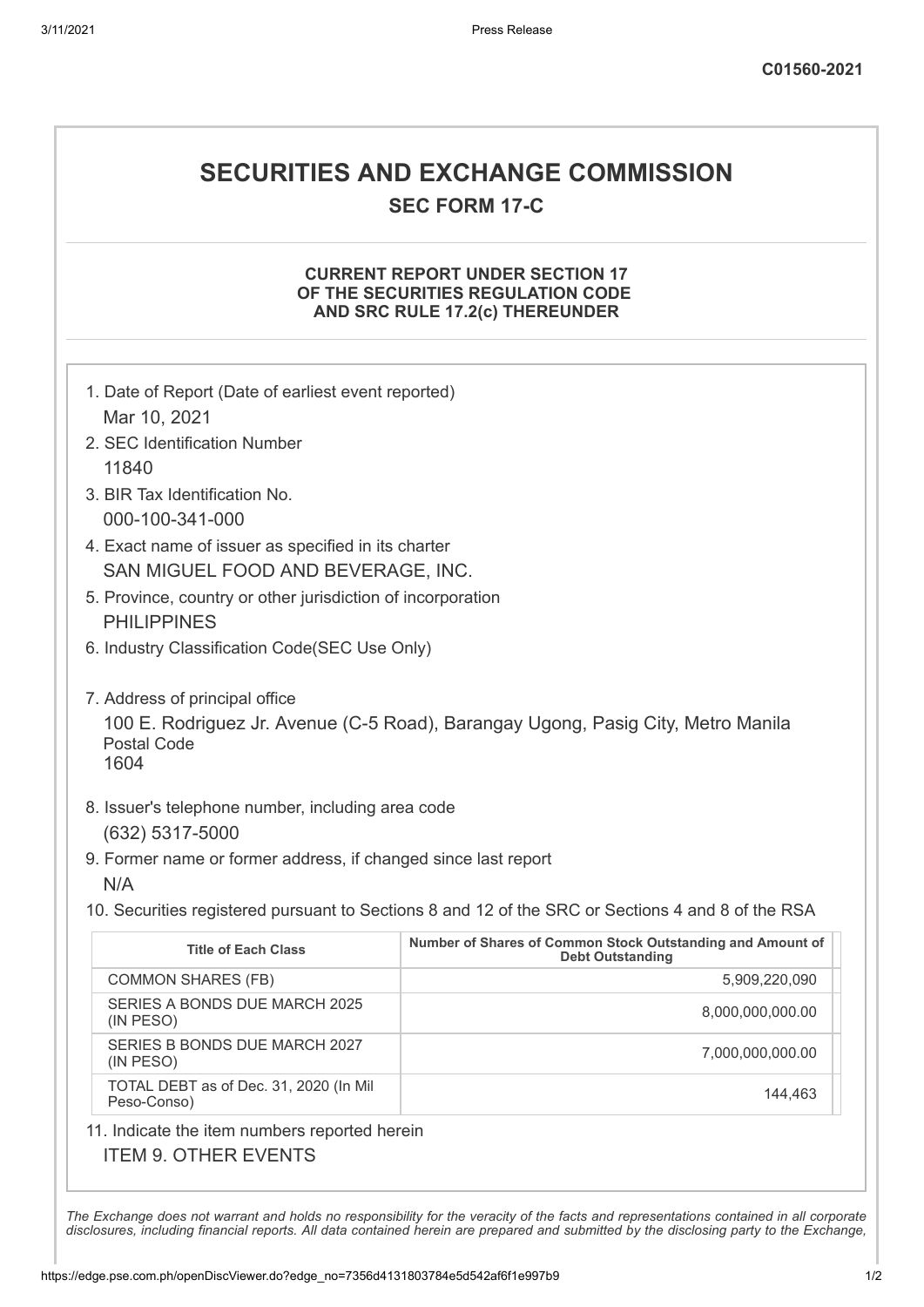#### 3/11/2021 Press Release

and are disseminated solely for purposes of information. Any questions on the data contained herein should be addressed directly to *the Corporate Information Officer of the disclosing party.*



# **San Miguel Food and Beverage, Inc. FB**

## **PSE Disclosure Form 4-31 - Press Release** *References: SRC Rule 17 (SEC Form 17-C) Section 4.4 of the Revised Disclosure Rules*

| <b>Subject of the Disclosure</b>                |                                                                                               |
|-------------------------------------------------|-----------------------------------------------------------------------------------------------|
|                                                 | SMFB press release entitled "SMFB DELIVERS STRONG H2 RESULTS, ON TRACK TO PROFITABLE GROWTH". |
| <b>Background/Description of the Disclosure</b> |                                                                                               |
| Please see attached.                            |                                                                                               |
| <b>Other Relevant Information</b>               |                                                                                               |
| None.                                           |                                                                                               |
|                                                 |                                                                                               |
| Filed on behalf by:                             |                                                                                               |
| <b>Name</b>                                     | Alexandra Trillana                                                                            |
| <b>Designation</b>                              | Corporate Secretary and Compliance Officer                                                    |